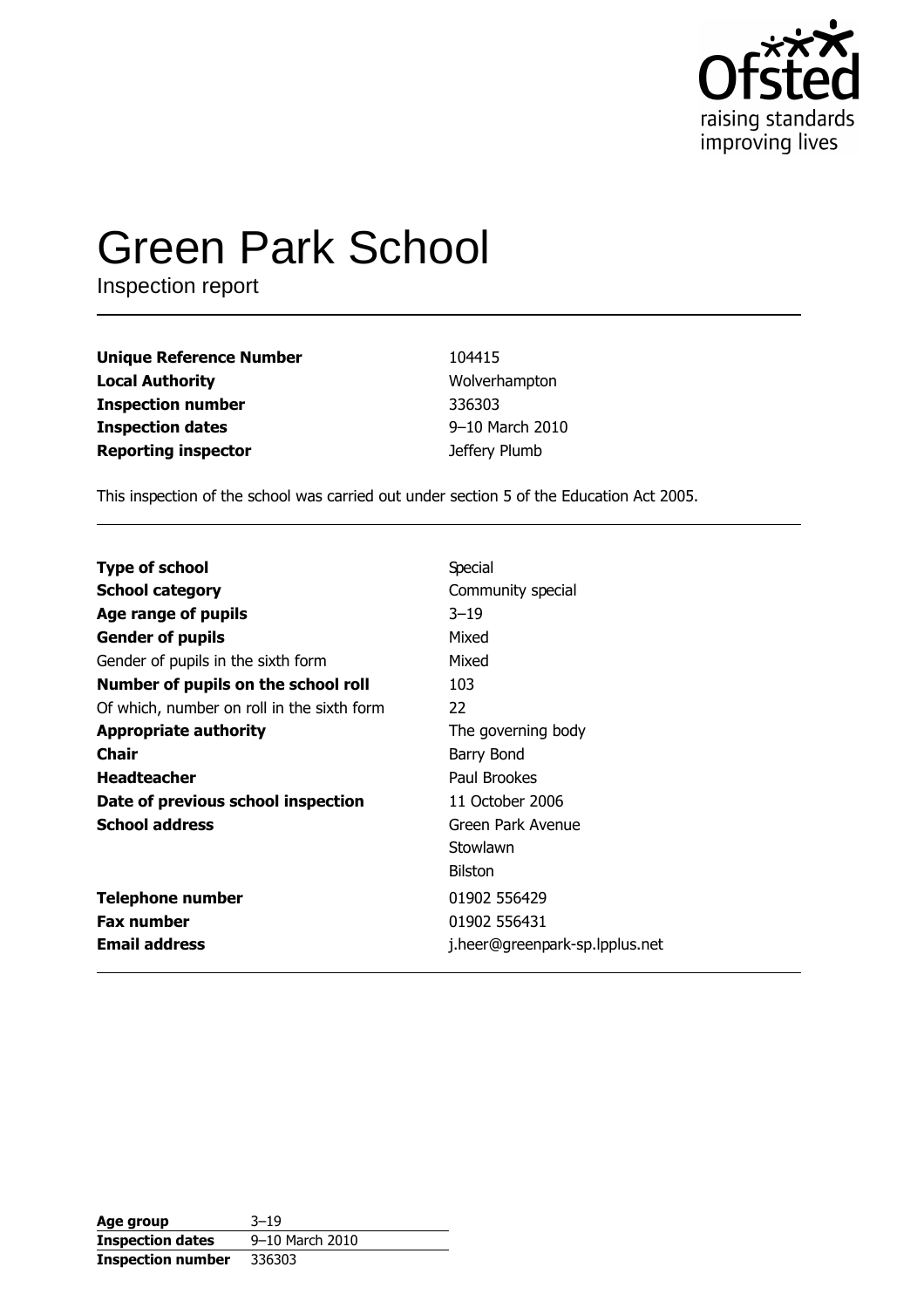The Office for Standards in Education, Children's Services and Skills (Ofsted) regulates and inspects to achieve excellence in the care of children and young people, and in education and skills for learners of all ages. It regulates and inspects childcare and children's social care, and inspects the Children and Family Court Advisory Support Service (Cafcass), schools, colleges, initial teacher training, work-based learning and skills training, adult and community learning, and education and training in prisons and other secure establishments. It rates council children's services, and inspects services for looked after children, safequarding and child protection.

Further copies of this report are obtainable from the school. Under the Education Act 2005, the school must provide a copy of this report free of charge to certain categories of people. A charge not exceeding the full cost of reproduction may be made for any other copies supplied.

If you would like a copy of this document in a different format, such as large print or Braille, please telephone 08456 404045, or email enquiries@ofsted.gov.uk.

You may copy all or parts of this document for non-commercial educational purposes, as long as you give details of the source and date of publication and do not alter the documentation in any way.

Royal Exchange Buildings St Ann's Square Manchester M2 7LA T: 08456 404045 Textphone: 0161 618 8524 E: enquiries@ofsted.gov.uk W: www.ofsted.gov.uk © Crown copyright 2010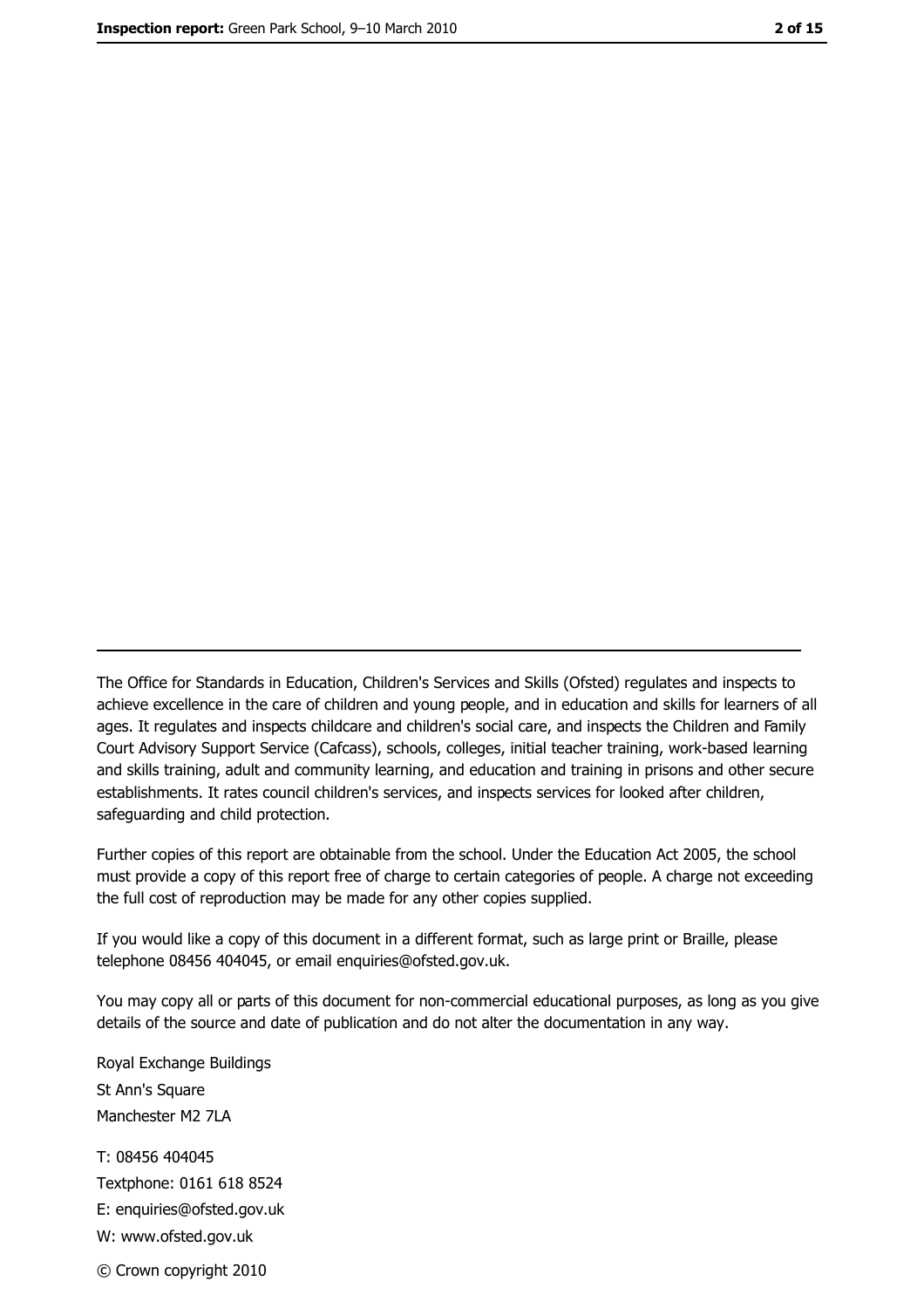# **Introduction**

This inspection was carried out by two additional inspectors. Inspectors spent six hours and ten minutes looking at learning. They saw 14 teachers and observed 15 lessons. They held meetings with the Chair of Governors, pupils and staff focus groups. They looked at an extensive range of evidence including data on pupils' progress and attendance, care and feeding plans, safeguarding policies, learning journals, the school's improvement plan, two case studies of pupils in vulnerable circumstances and 55 parent and carer questionnaire returns. They observed the transport arrangements at the end of the day.

The inspection team reviewed many aspects of the school's work. It looked in detail at the following:

- the quality of the provision in the new assessment nursery  $\blacksquare$
- the progress made by the different disability groups of pupils within the school  $\blacksquare$
- the use of assessment data to plan specific learning outcomes for pupils in lessons.  $\blacksquare$

## **Information about the school**

Green Park School provides for pupils with severe and profound and multiple learning difficulties. The Early Years Foundation Stage provision is new and consists of an assessment nursery for six children undergoing assessment. All other pupils have a statement of special educational needs. The majority of pupils are boys. The proportion of pupils from minority ethnic groups is well above the national average, as is the number from families where English is not the home language. The proportion of pupils eligible for free school meals is above the national average. There are six children who are looked after by the local authority. The school is waiting to begin a phased move into a new building sharing the site with a mainstream primary school and community centre. At the time of the inspection the school was led by the deputy headteacher as acting headteacher.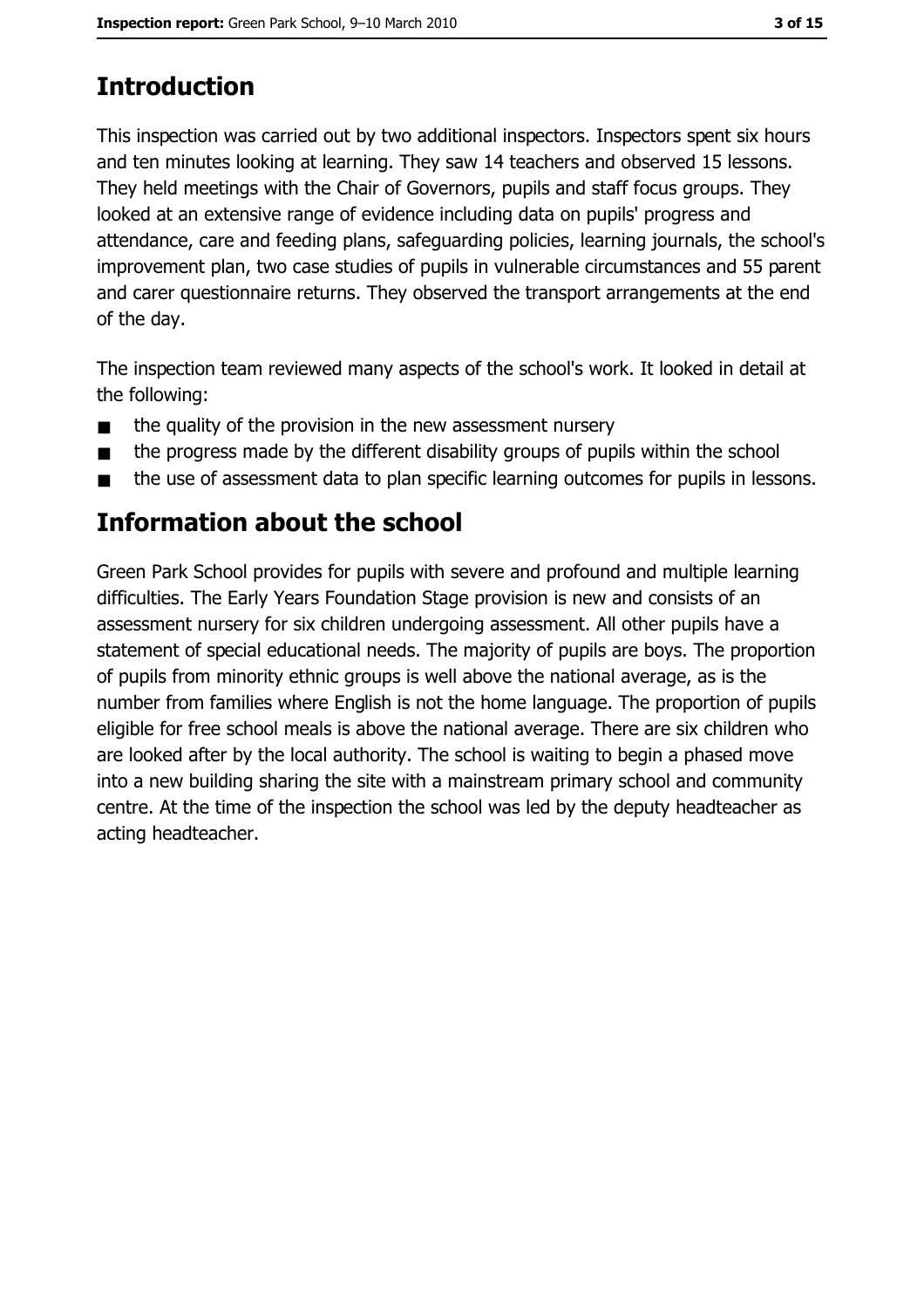# **Inspection judgements**

## Overall effectiveness: how good is the school?

#### The school's capacity for sustained improvement

## **Main findings**

Green Park School provides a good quality of education. Each pupil is viewed as an individual who can learn, succeed and realise his or her full potential. Health and educational professionals ensure that the care needs of pupils are exceptionally well met so as to maximize their independence and give them as much dignity as possible in taking control of their lives. Modifications to feeding equipment and adaptation of switches combine successfully to give pupils the opportunity to express themselves and move about as independently as possible. Every barrier to learning is overcome to equip pupils to become successful young adults. All pupils, including those pupils with complex profound and multiple learning difficulties, make good progress in their development of communication and independence skills. The curriculum is skilfully adapted to their needs and supports them exceptionally well in developing important life skills and in enabling the older pupils to make good progress in their accredited courses, such as the Award Scheme Development and Accreditation Network (ASDAN). Consequently it equips them to be as independent as possible in adult life. Parents are very pleased with what the school achieves for their children.

Good teaching moves pupils on rapidly in developing important life skills. However, on rare occasions teachers and teaching assistants do not use assessment in lessons sufficiently to move pupils on to the next stage of learning. Occasionally, teachers and teaching assistants provide the answer before pupils have time to respond to a question using the communication method most appropriate to them. This slows down pupils' learning. The new Early Years Foundation Stage provision is beginning to build an effective staff team. Staff recognise that they have yet to match the Early Years Foundation Stage Profile to the range of complex needs of the children in the assessment nursery.

Community partnerships are outstanding and very significantly benefit the pupils. The governors drive inclusion and are rightly proud of what they do to move as many pupils on to a school for pupils with moderate learning difficulties to extend their learning. This deeply reflective school community works ceaselessly to bring about improvements. The school's self-evaluation is detailed and based on effective monitoring of its work. These factors and the success of recent decisive actions taken to raise achievement, such as improving writing in Key Stage 1 and bringing attainment in Key Stage 2 in line with the rest of the school, demonstrate a good capacity for sustained improvement and good value for money.

## What does the school need to do to improve further?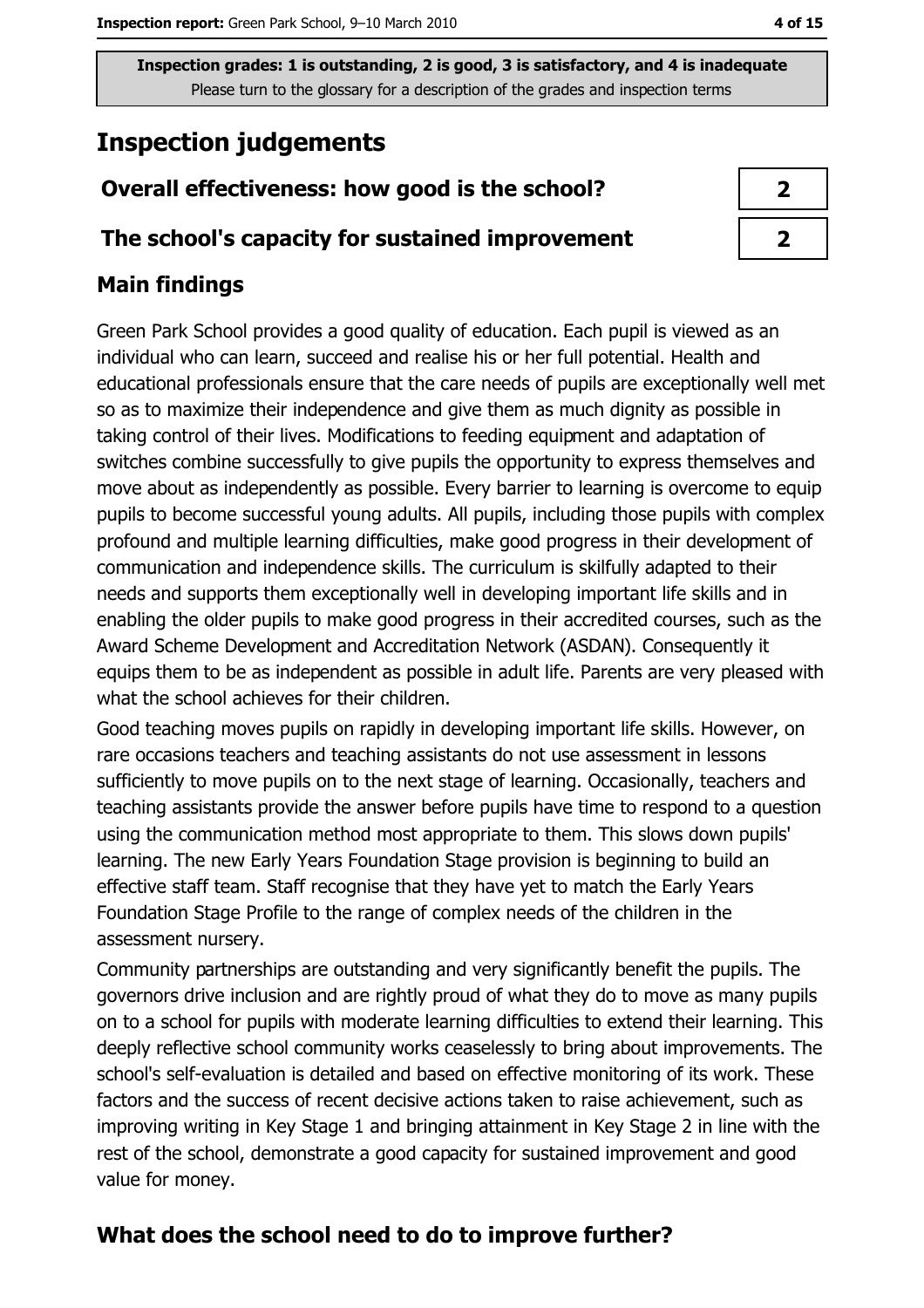- Raise pupils' achievement by:
	- ensuring that all teachers give pupils sufficient time to process information and avoid intervening too quickly before they offer a response
	- ensuring that all teachers use assessments in lessons speedily to re-align their teaching to move pupils on to the next important small step of learning.
- Improve the provision in the Early Years Foundation Stage and accelerate children's  $\blacksquare$ development and learning by:
	- developing an appropriate system to track the very small steps of progress children make and use this data to re-align teaching practice
	- ensuring that the early years' team use their observations of gains in children's learning immediately to move the children on to the next stage of development and learning.

#### Outcomes for individuals and groups of pupils

All groups of pupils make good gains in learning in the vast majority of lessons. From very low starting points, pupils make good progress in English, mathematics and personal, social and health education (PSHE). Pupils make good progress in literacy and communication skills. As pupils communicate their needs with increased independence, their confidence and self-esteem improves. Pupils with profound and multiple learning difficulties request support by using communication aids and switches. Those with severe learning difficulties (SLD) read symbols to access learning and by the end of Key Stage 4 the vast majority of those with severe learning difficulties can write shopping lists. In mathematics pupils learn well and make good progress because resources are well chosen to ensure they access learning. For example, pupils with profound and multiple learning difficulties track light lines and the vast majority of those with SLD shop using money and understand the importance of waiting for change. Good information and communication technology skills enable pupils to access learning across a wide range of subjects. For example, in drama, pupils use switches to operate equipment to introduce sounds to bring the setting of the play alive. Older pupils achieve success in a range of accredited courses including modules awarded by Oxford Cambridge and RSA examinations (OCR and the ASDAN award. All pupils find suitable placements, appropriate to their capabilities, when they leave school. This reflects the excellent support they receive from an external careers adviser and the success of the school in equipping them with the skills required to be independent young adults.

Pupils enjoy school as evidenced by their smiling faces and good attendance. Authorised absence has reduced significantly because of an increase in medical treatments provided at school instead of a clinic. Behaviour is good and contributes to pupils' positive engagement with learning. Pupils make a valuable contribution to the community through their work experience placements, for example as they improve the garden areas in a local park. The pupils say confidently that they feel very safe at school and through the school council they have contributed most effectively to the school's staying safe policy. Many pupils have improved their mobility skills and been successfully

 $\overline{2}$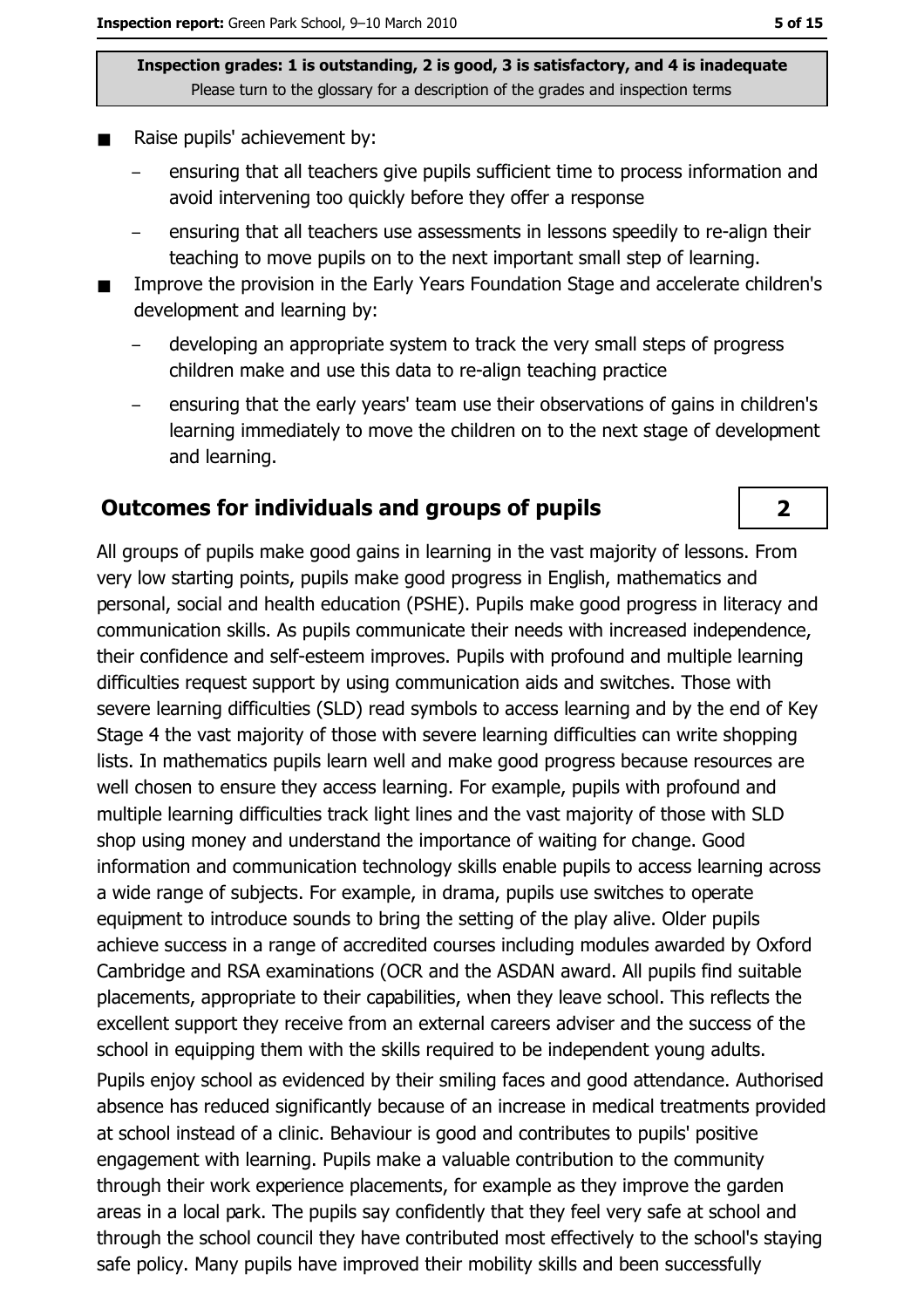encouraged to, as far as possible, feed themselves with a degree of independence. This combined with specialist physical education programmes enable them to adopt very healthy lifestyles. Pupils are equipped well with work-related skills, within their capabilities, to enable them to live as independently as possible when they become adults. Pupils' spiritual, moral, social and cultural development is good. Their involvement with mainstream peers in a yearly multi-faith celebration for the town's mayor, contributes well to their understanding of cultural diversity.

These are the grades for pupils' outcomes

| Pupils' achievement and the extent to which they enjoy their learning                                                     |                         |  |  |  |
|---------------------------------------------------------------------------------------------------------------------------|-------------------------|--|--|--|
| Taking into account:<br>Pupils' attainment <sup>1</sup>                                                                   |                         |  |  |  |
| The quality of pupils' learning and their progress                                                                        |                         |  |  |  |
| The quality of learning for pupils with special educational needs and/or<br>disabilities and their progress               |                         |  |  |  |
| The extent to which pupils feel safe                                                                                      | 1                       |  |  |  |
| <b>Pupils' behaviour</b>                                                                                                  | $\overline{\mathbf{2}}$ |  |  |  |
| The extent to which pupils adopt healthy lifestyles                                                                       | 1                       |  |  |  |
| The extent to which pupils contribute to the school and wider community                                                   |                         |  |  |  |
| The extent to which pupils develop workplace and other skills that will<br>contribute to their future economic well-being |                         |  |  |  |
| Taking into account:<br>Pupils' attendance <sup>1</sup>                                                                   | $\overline{2}$          |  |  |  |
| The extent of pupils' spiritual, moral, social and cultural development                                                   |                         |  |  |  |

#### How effective is the provision?

The vast majority of teaching is planned well to meet pupils' needs. It engages pupils' interest and successfully accelerates their learning. However, on rare occasions teachers and teaching assistants intervene too early to support pupils and fail to give them sufficient space to respond to a choice. On these few occasions pupils' learning is

 $\frac{1}{1}$  The grades for attainment and attendance are: 1 is high; 2 is above average; 3 is broadly average; and 4 is low.

<sup>\*</sup> In some special schools inspectors do not make a judgement about attainment in relation to expectations of the pupils' age.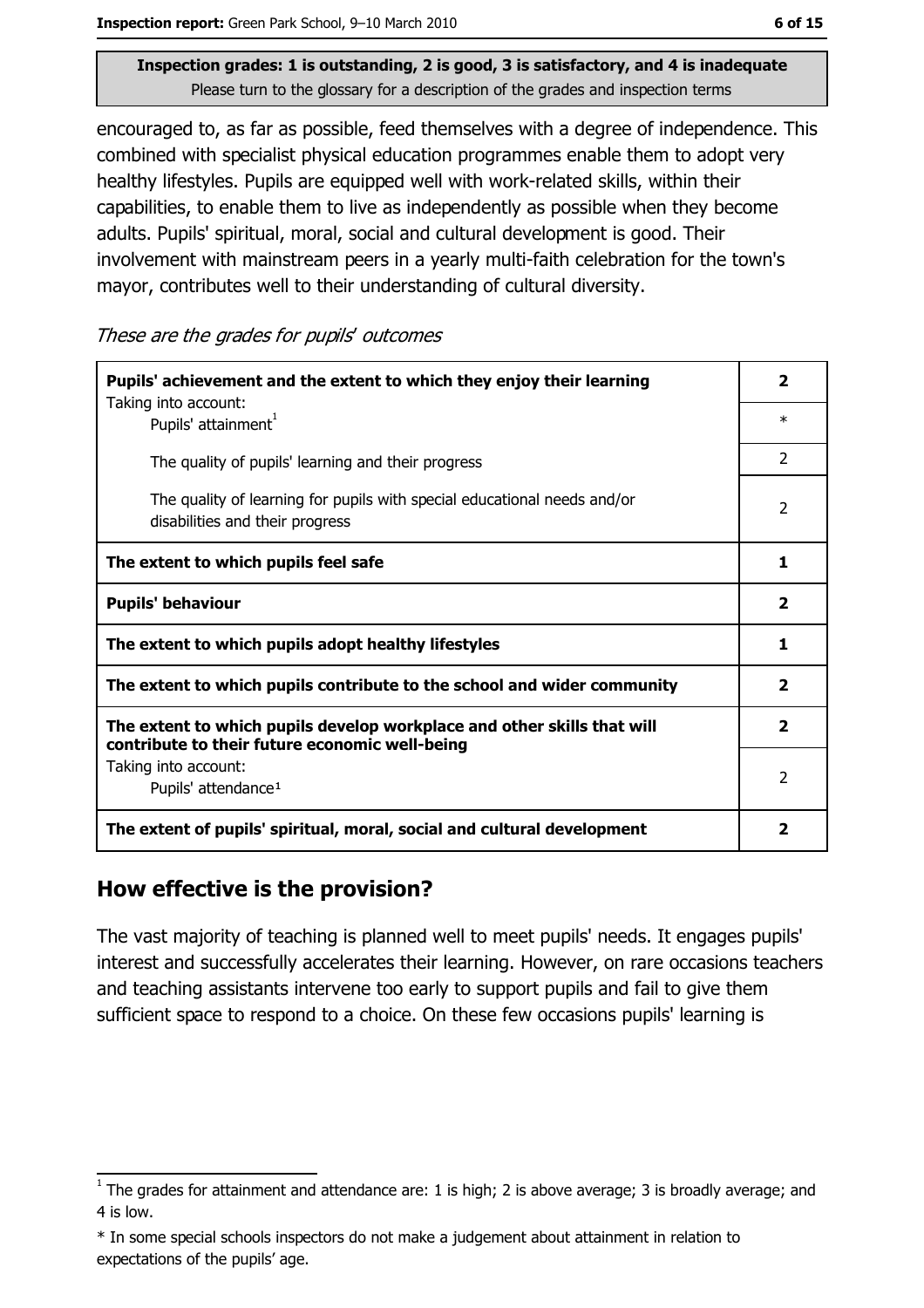slowed. Careful positioning, modifications to equipment and access to a wide range of switches and touch screens enable pupils to improve their communication skills and make choices. Assessments on pupils' achievements are used in most lessons to challenge and move them on to the next relevant step in their development. However, in a few lessons, pupils are not challenged quickly enough to extend their learning. Personalized and tailor-made curriculum programmes meet pupils' personal and academic needs well. Flexible planning enables pupils in Years 10 and 11 to access a good range of accreditation, including college courses alongside their mainstream peers. This equips them with important home and work related skills such as cooking and painting and decorating. There is a small horticulture project, although the school recognises that opportunities to develop pupils' business enterprise skills are limited. Creative partnerships with local schools enrich the curriculum through the provision of interesting art, dance and music experiences which include all pupils.

Very effective collaborative working and communication between health professionals, social workers and educational staff ensure that pupils care needs are exceptionally well met. As a result, obstacles to learning are removed and pupils' independence is maximised through well conceived programmes in communication, feeding and mobility. An extensive range of parent workshops led by staff at the school effectively support parents and carers in helping their children develop and learn. Parents and carers views are summed up by the parent who says, 'I think Green Park is an amazing school, which has worked wonders for my son'. Outstanding personal care plans ensure that pupils' hygiene and medical needs are met with total dignity. Skilfully trained staff lift pupils using hoists and slings very carefully to ensure their safety in transferring them from specialist chairs so that they can maximize the use of their legs with independence. Induction procedures, including home visits, are outstanding as are arrangements for sixth form students as they prepare to leave school. External careers guidance is excellent and exceptionally well geared to the complex needs of the pupils.

| The quality of teaching                                                                                    |  |  |
|------------------------------------------------------------------------------------------------------------|--|--|
| Taking into account:<br>The use of assessment to support learning                                          |  |  |
| The extent to which the curriculum meets pupils' needs, including, where<br>relevant, through partnerships |  |  |
| The effectiveness of care, guidance and support                                                            |  |  |

#### How effective are leadership and management?

The acting headteacher supported by a dedicated staff team has successfully developed the leadership skills of middle managers. All leaders are clear about their roles and responsibilities and make a valuable contribution to raising pupil achievement. He has successfully ensured that all staff ambitiously drive improvements forward to enable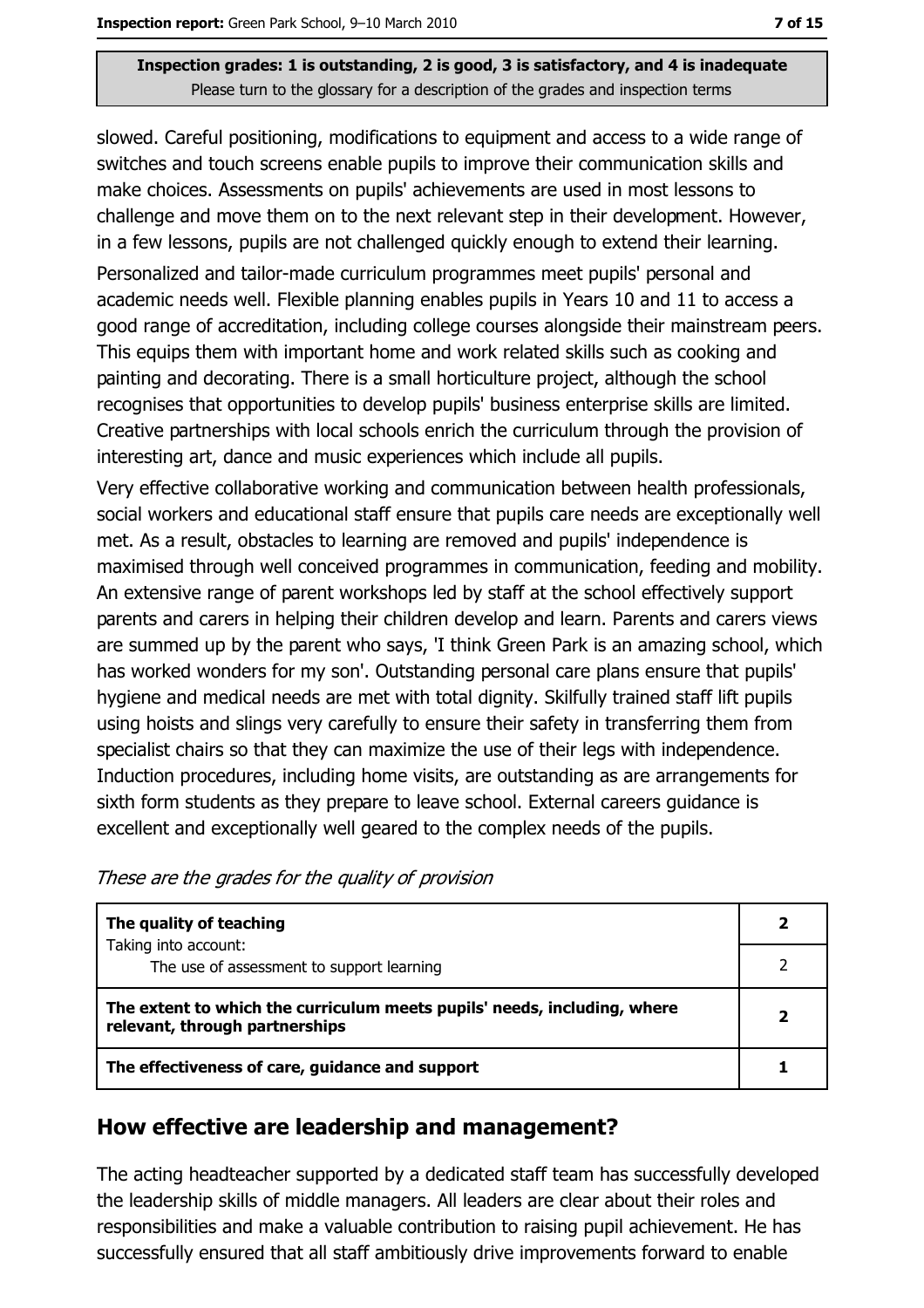pupils to reach their potential and achieve success. All staff promote a vision which focuses on removing obstacles to learning for pupils with very complex special educational needs. Pupils are placed at the centre of the school's life and equipped, as far as is possible, to become lifelong learners. Monitoring of teaching is shared by senior and middle managers, but it is not always sufficiently focused on the features of teaching that impacts positively or adversely on how pupils learn. Some leaders, who monitor teaching, recognise that they require further development for the task. Equality of opportunity lies at the heart of this school and inclusion with mainstream peers in schools and colleges and in community activities is a strong feature of the school's provision. Race relations are excellent. Very effective procedures and management systems are in place to ensure pupils are secure and safe and child protection procedures fully meet government requirements. Risk assessments, including those for pupils' medical needs, are thorough and detailed.

Partnerships with local businesses, colleges and schools very significantly enhance the pupils' curriculum. Families are well supported in helping their children to learn. Provision for community cohesion is good. Governors, staff, pupils and parents have developed a clear action plan focusing on raising awareness of disability locally, nationally and globally. The recent star award for 'This is Me' where pupils created a film outlining their needs in relation to their disabilities has supported a developing empathy within the local and wider community. Governance provides a good balance between effective support and challenge and has been instrumental in enabling the acting headteacher move seven pupils on to a school for pupils with moderate learning difficulties.

| The effectiveness of leadership and management in embedding ambition and<br>driving improvement                                                                     |                         |  |
|---------------------------------------------------------------------------------------------------------------------------------------------------------------------|-------------------------|--|
| Taking into account:<br>The leadership and management of teaching and learning                                                                                      | $\overline{2}$          |  |
| The effectiveness of the governing body in challenging and supporting the<br>school so that weaknesses are tackled decisively and statutory responsibilities<br>met | 2                       |  |
| The effectiveness of the school's engagement with parents and carers                                                                                                | $\overline{\mathbf{2}}$ |  |
| The effectiveness of partnerships in promoting learning and well-being                                                                                              | 1                       |  |
| The effectiveness with which the school promotes equality of opportunity and<br>tackles discrimination                                                              | 2                       |  |
| The effectiveness of safeguarding procedures                                                                                                                        | 1                       |  |
| The effectiveness with which the school promotes community cohesion                                                                                                 | $\overline{\mathbf{2}}$ |  |
| The effectiveness with which the school deploys resources to achieve<br>value for money                                                                             | 2                       |  |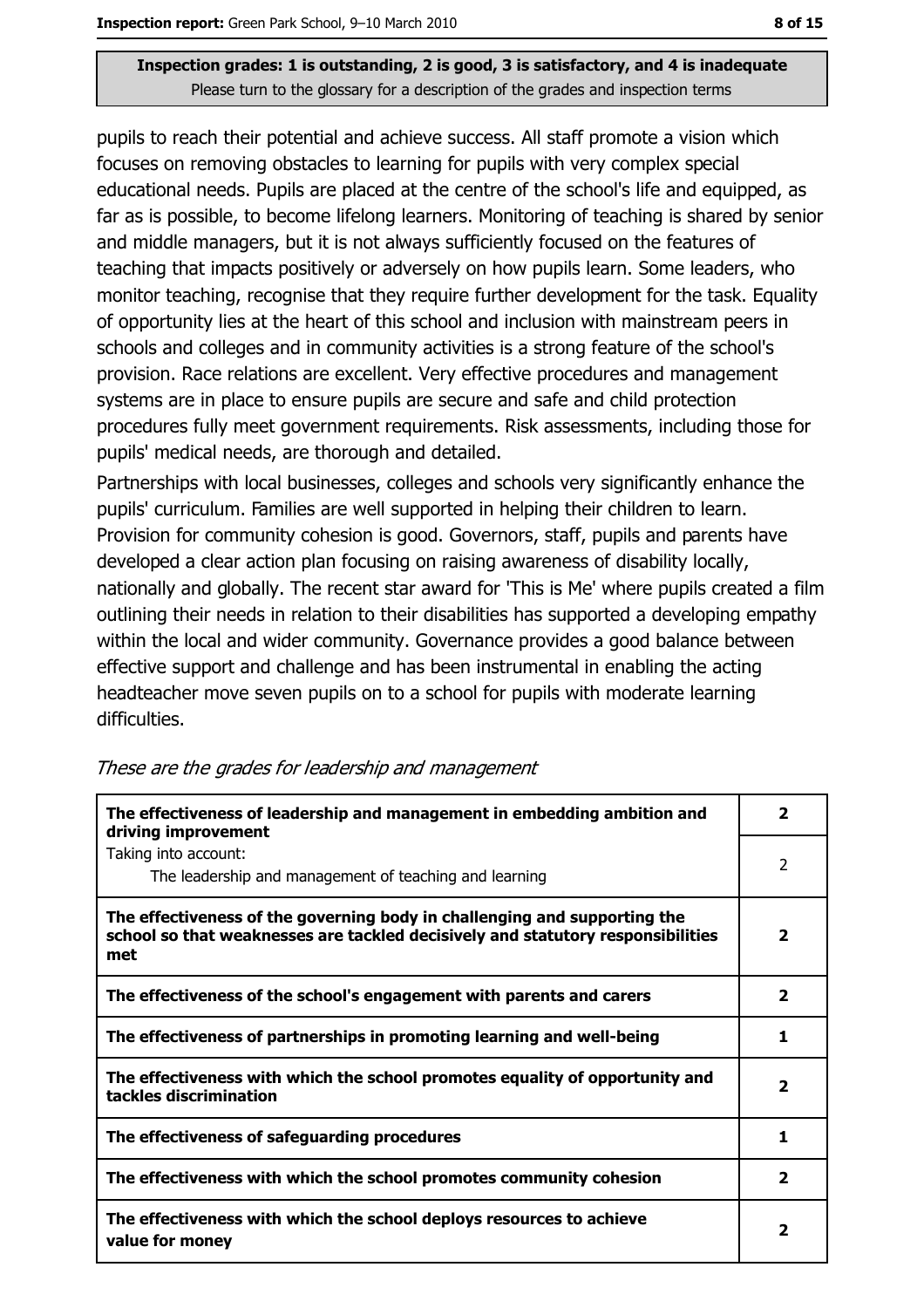#### **Early Years Foundation Stage**

The members of the Early Years Foundation Stage team are new and recognise that there is much to do to develop the provision. They expected to start this provision in the new build and currently are constrained by the limitations of the existing site in respect of providing a high quality outdoor environment, which is currently only satisfactory. Curriculum planning and assessment are evolving, and there are many strong features, but a coherent system to track the very small steps of progress the children make is not yet secure. However, individual children make rapid gains in important areas such as lifting an arm to feed themselves with independence, tolerating a chair which gives them greater freedom and walking with less adult help. The team recognises the need to work together more effectively in the classroom and give the children far more time to respond to stimulus and so raise their achievement. Assessments of progress are being made with increased immediacy, but not all staff yet have the confidence to challenge the children to move forward with the next important steps of development. Leadership ensures that the learning and welfare requirements are satisfactorily met. The leader recognises the need to adapt the Early Years Profile to more effectively meet the needs of children with such complex needs.

| <b>Overall effectiveness of the Early Years Foundation Stage</b><br>Taking into account:     |   |  |
|----------------------------------------------------------------------------------------------|---|--|
|                                                                                              |   |  |
| Outcomes for children in the Early Years Foundation Stage                                    |   |  |
| The quality of provision in the Early Years Foundation Stage                                 |   |  |
| The effectiveness of leadership and management of the Early Years<br><b>Foundation Stage</b> | 3 |  |

| These are the grades for the Early Years Foundation Stage |  |  |
|-----------------------------------------------------------|--|--|
|-----------------------------------------------------------|--|--|

## **Sixth form**

Sixth form students are taught in three classes. All students develop important life skills in accordance with their capabilities. Good teaching based on developing everyday life skills and suitable accreditation, ensures students make good progress and are as well equipped as possible to cope independently in the adult world. They visit the local supermarket, travelling on public transport with adult support to purchase food items from their shopping lists. They learn about cause and effect in daily living as they use the buttons to operate a washing machine to do their own laundry. The highest achievers also iron their clean clothes. Using communication passports students communicate with members of staff and the public at the local community leisure centre. The most able research on the computer the opening times of the swimming baths to plan their recreational visits. They mix socially with mainstream peers at college and gain in confidence as a result of doing so. They learn enterprise skills as twice a week they plan, prepare and cook tasty lunches and sell them to staff at school. They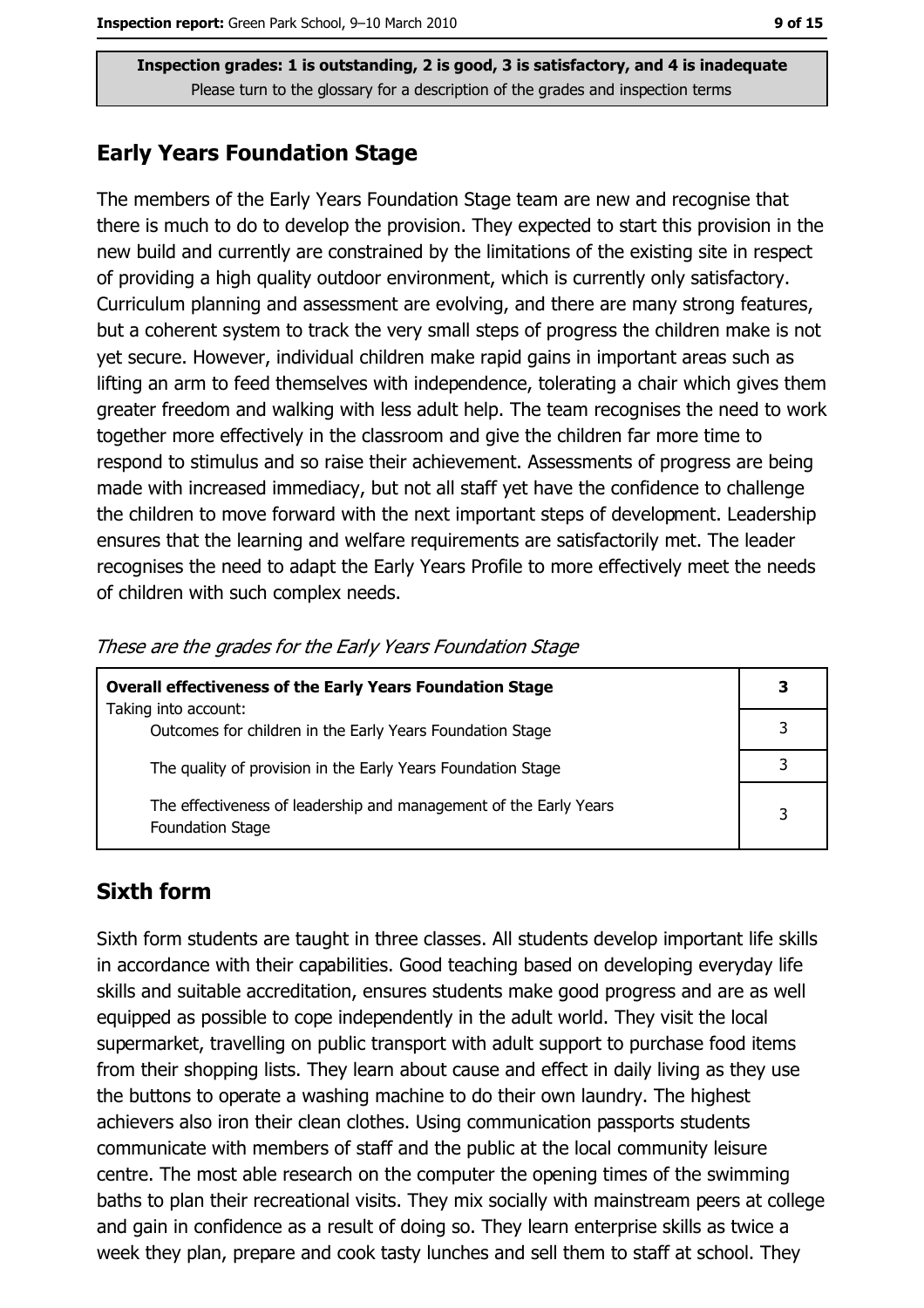develop thinking skills as they solve problems in their mathematics lessons and learn to cope independently with members of the public, through for example packing bags at the checkouts in local supermarkets. They gain a wide range of external accreditations, which equip them well to cope in the adult world.

The quality of care and support students receive is outstanding. Transfer to the next stage of their learning, on leaving school is outstanding and fully involves the students and their families in the decision making process. The leadership and management of the sixth form are good, but a small amount of teaching lacks challenge and on such occasions students' learning is slowed. The leader recognises this and there is an appropriate plan in place to develop the sixth form team so that all teaching is of a consistently high standard at all times.

These are the grades for the sixth form

| Overall effectiveness of the sixth form                         |  |  |  |
|-----------------------------------------------------------------|--|--|--|
| Taking into account:<br>Outcomes for students in the sixth form |  |  |  |
|                                                                 |  |  |  |
| The quality of provision in the sixth form                      |  |  |  |
| Leadership and management of the sixth form                     |  |  |  |

#### **Views of parents and carers**

Questionnaires returned demonstrate that parents and carers are very pleased with what the school achieves for their children. Their views are exemplified by the comments, 'Wonderful school, faultless in every aspect', and 'The staff team are focused and show dignity and respect for all'. Inspectors agree with parents' and carers' views and evidence confirms that they have every reason to be delighted with this good school.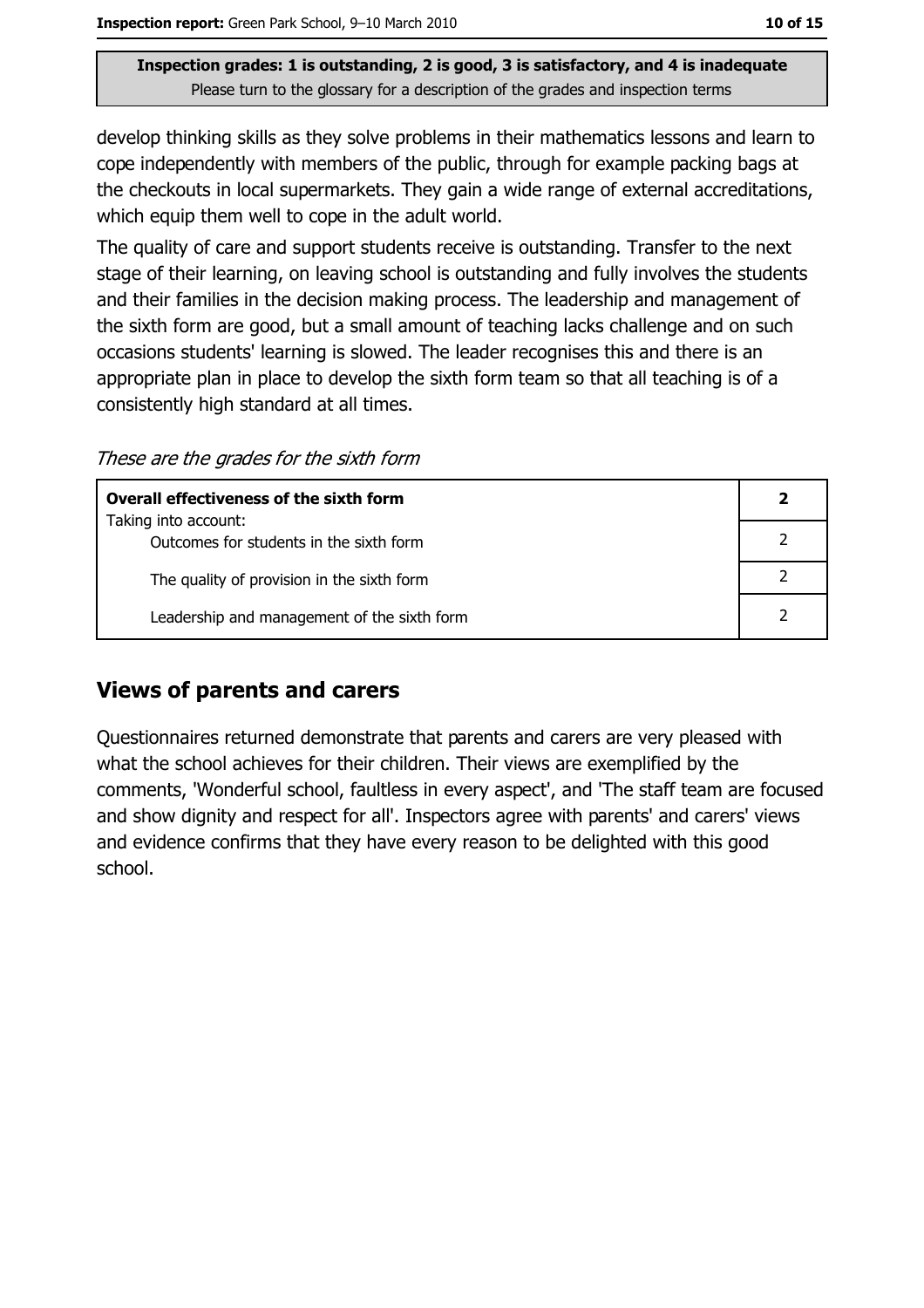#### Responses from parents and carers to Ofsted's questionnaire

Ofsted invited all the registered parents and carers of pupils registered at Green Park School to complete a questionnaire about their views of the school.

In the questionnaire, parents and carers were asked to record how strongly they agreed with 13 statements about the school. The inspection team received 55 completed questionnaires by the end of the on-site inspection. In total, there are 103 pupils registered at the school.

| <b>Statements</b>                                                                                                                                                                                                                                       | <b>Strongly</b><br><b>Agree</b> |               | <b>Agree</b> |               |                | <b>Disagree</b> |              | <b>Strongly</b><br>disagree |
|---------------------------------------------------------------------------------------------------------------------------------------------------------------------------------------------------------------------------------------------------------|---------------------------------|---------------|--------------|---------------|----------------|-----------------|--------------|-----------------------------|
|                                                                                                                                                                                                                                                         | <b>Total</b>                    | $\frac{1}{2}$ | <b>Total</b> | $\frac{0}{0}$ | <b>Total</b>   | $\frac{0}{0}$   | <b>Total</b> | $\frac{0}{0}$               |
| My child enjoys school                                                                                                                                                                                                                                  | 45                              | 82            | 8            | 15            | 1              | $\overline{2}$  | 0            | 0                           |
| The school keeps my child<br>safe                                                                                                                                                                                                                       | 40                              | 73            | 15           | 27            | $\bf{0}$       | 0               | 0            | 0                           |
| The school informs me<br>about my child's progress                                                                                                                                                                                                      | 38                              | 69            | 16           | 29            | $\mathbf{1}$   | $\overline{2}$  | 0            | 0                           |
| My child is making enough<br>progress at this school                                                                                                                                                                                                    | 32                              | 58            | 22           | 40            | $\mathbf{1}$   | $\overline{2}$  | 0            | $\mathbf 0$                 |
| The teaching is good at this<br>school                                                                                                                                                                                                                  | 37                              | 67            | 18           | 33            | $\mathbf 0$    | 0               | 0            | $\mathbf 0$                 |
| The school helps me to<br>support my child's learning                                                                                                                                                                                                   | 37                              | 67            | 16           | 29            | $\overline{2}$ | 4               | 0            | $\mathbf 0$                 |
| The school helps my child to<br>have a healthy lifestyle                                                                                                                                                                                                | 37                              | 67            | 18           | 33            | $\bf{0}$       | 0               | 0            | 0                           |
| The school makes sure that<br>my child is well prepared for<br>the future (for example<br>changing year group,<br>changing school, and for<br>children who are finishing<br>school, entering further or<br>higher education, or<br>entering employment) | 34                              | 62            | 17           | 31            | $\mathbf 0$    | 0               | 0            | $\mathbf 0$                 |
| The school meets my child's<br>particular needs                                                                                                                                                                                                         | 43                              | 78            | 12           | 22            | 0              | 0               | 0            | 0                           |
| The school deals effectively<br>with unacceptable behaviour                                                                                                                                                                                             | 33                              | 60            | 20           | 36            | $\mathbf 0$    | 0               | 0            | 0                           |
| The school takes account of<br>my suggestions and<br>concerns                                                                                                                                                                                           | 32                              | 58            | 23           | 42            | 0              | 0               | 0            | 0                           |
| The school is led and<br>managed effectively                                                                                                                                                                                                            | 38                              | 69            | 16           | 29            | $\mathbf{1}$   | $\overline{2}$  | 0            | 0                           |
| Overall, I am happy with my<br>child's experience at this<br>school                                                                                                                                                                                     | 44                              | 80            | 10           | 18            | $\mathbf{1}$   | $\overline{2}$  | 0            | $\mathbf 0$                 |

The table above summarises the responses that parents and carers made to each statement. The percentages indicate the proportion of parents and carers giving that response out of the total number of completed questionnaires. Where one or more parents and carers chose not to answer a particular question, the percentages will not add up to 100%.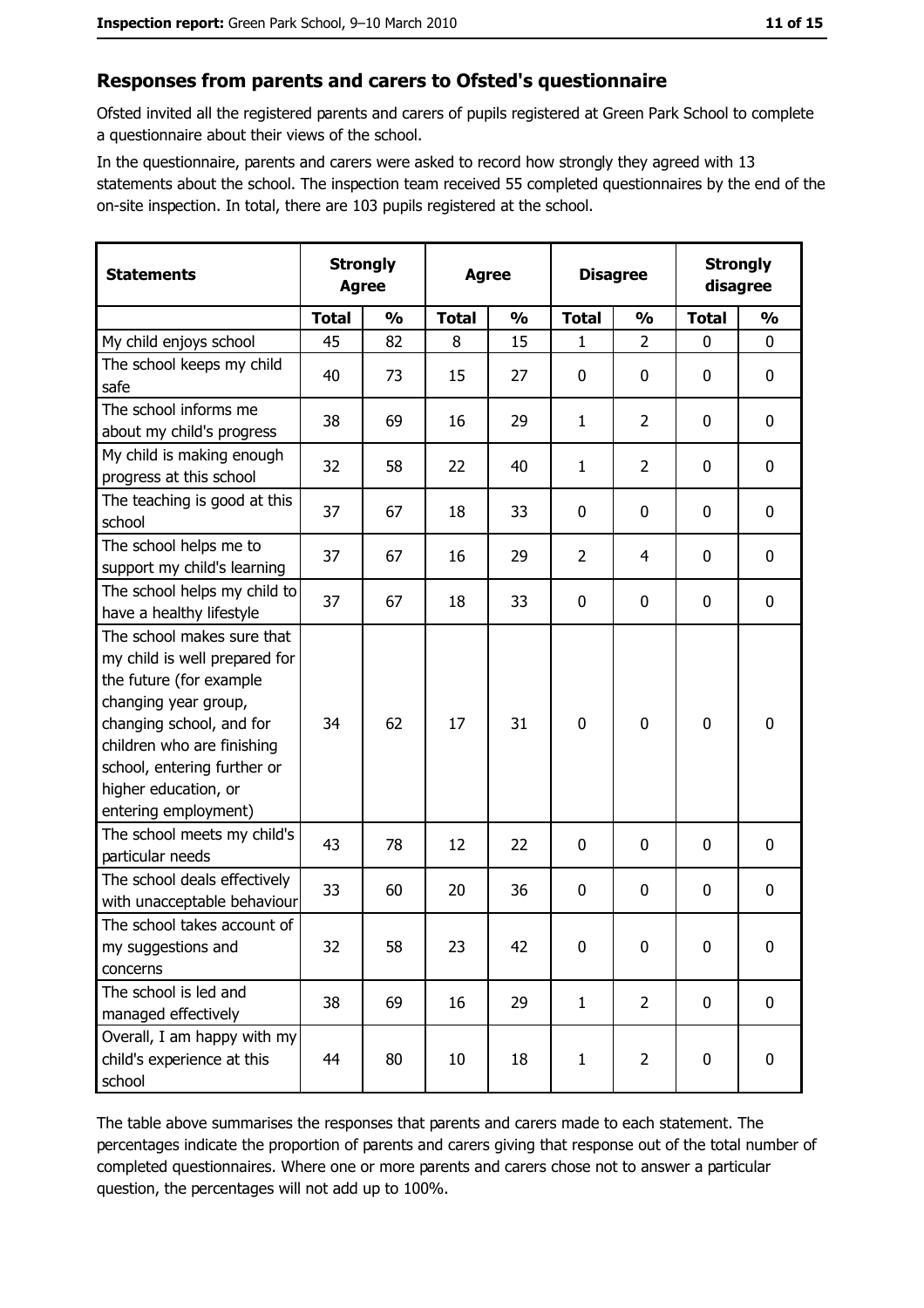# Glossary

| Grade   | <b>Judgement</b> | <b>Description</b>                                                                                                                                                                                                               |  |
|---------|------------------|----------------------------------------------------------------------------------------------------------------------------------------------------------------------------------------------------------------------------------|--|
| Grade 1 | Outstanding      | These features are highly effective. An oustanding<br>school provides exceptionally well for its pupils' needs.                                                                                                                  |  |
| Grade 2 | Good             | These are very positive features of a school. A school<br>that is good is serving its pupils well.                                                                                                                               |  |
| Grade 3 | Satisfactory     | These features are of reasonable quality. A satisfactory<br>school is providing adequately for its pupils.                                                                                                                       |  |
| Grade 4 | Inadequate       | These features are not of an acceptable standard. An<br>inadequate school needs to make significant<br>improvement in order to meet the needs of its pupils.<br>Ofsted inspectors will make further visits until it<br>improves. |  |

## What inspection judgements mean

#### Overall effectiveness of schools inspected between September 2007 and July 2008

|                       | Overall effectiveness judgement (percentage of<br>schools) |      |                     |                   |  |  |
|-----------------------|------------------------------------------------------------|------|---------------------|-------------------|--|--|
| <b>Type of school</b> | <b>Outstanding</b>                                         | Good | <b>Satisfactory</b> | <b>Inadequate</b> |  |  |
| Nursery schools       | 39                                                         | 58   | 3                   | 0                 |  |  |
| Primary schools       | 13                                                         | 50   | 33                  | 4                 |  |  |
| Secondary schools     | 17                                                         | 40   | 34                  | 9                 |  |  |
| Sixth forms           | 18                                                         | 43   | 37                  | $\overline{2}$    |  |  |
| Special schools       | 26                                                         | 54   | 18                  | $\overline{2}$    |  |  |
| Pupil referral units  | 7                                                          | 55   | 30                  | 7                 |  |  |
| All schools           | 15                                                         | 49   | 32                  | 5                 |  |  |

New school inspection arrangements were introduced on 1 September 2009. This means that inspectors now make some additional judgements that were not made previously.

The data in the table above were reported in The Annual Report of Her Majesty's Chief Inspector of Education, Children's Services and Skills 2007/08.

Percentages are rounded and do not always add exactly to 100. Secondary school figures include those that have sixth forms, and sixth form figures include only the data specifically for sixth form inspection judgements.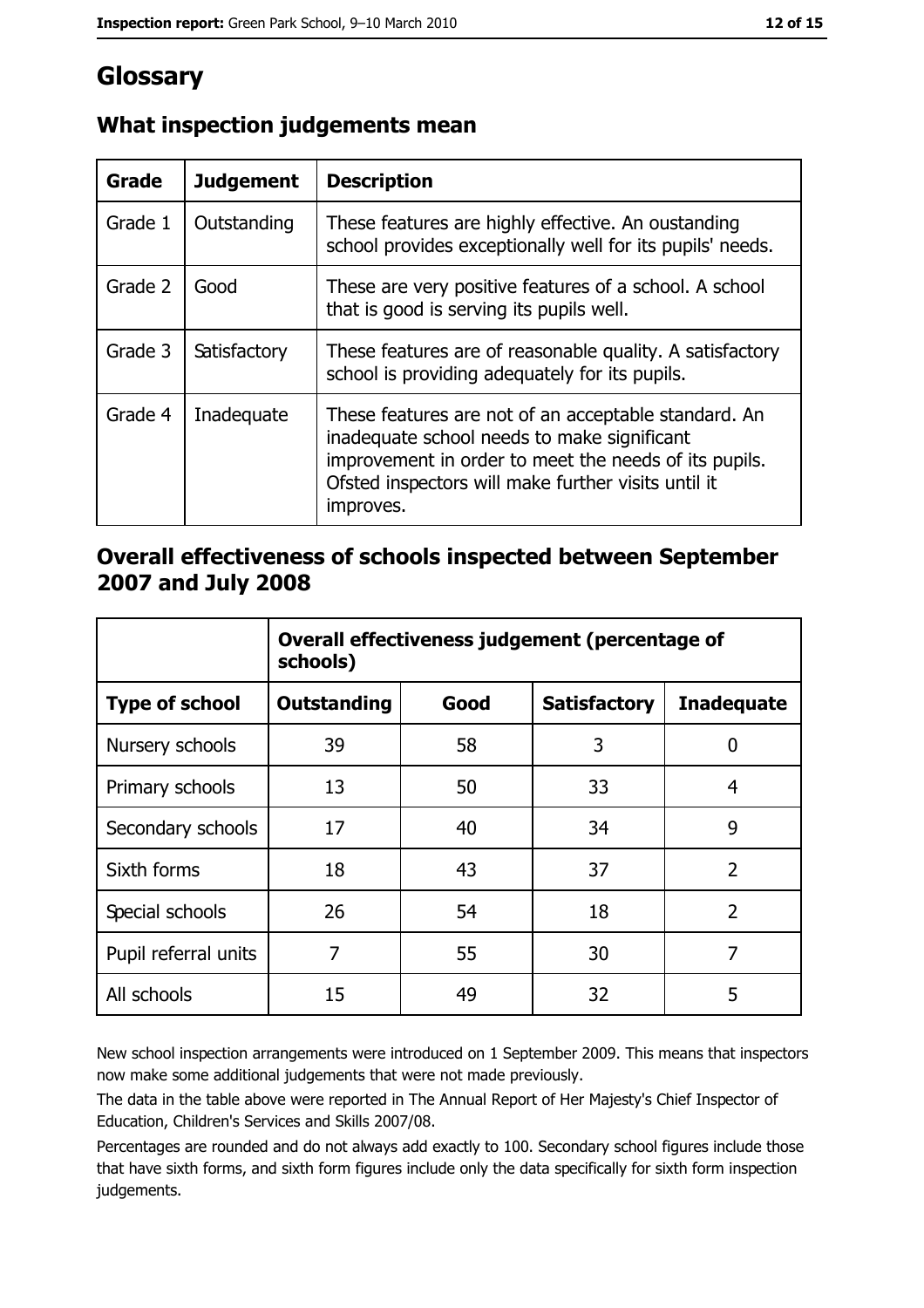# **Common terminology used by inspectors**

| Achievement:                  | the progress and success of a pupil in<br>their learning, development or training.                                                                                                                                                                                                                                |  |  |
|-------------------------------|-------------------------------------------------------------------------------------------------------------------------------------------------------------------------------------------------------------------------------------------------------------------------------------------------------------------|--|--|
| Attainment:                   | the standard of the pupils' work shown by<br>test and examination results and in<br>lessons.                                                                                                                                                                                                                      |  |  |
| Capacity to improve:          | the proven ability of the school to<br>continue improving. Inspectors base this<br>judgement on what the school has<br>accomplished so far and on the quality of<br>its systems to maintain improvement.                                                                                                          |  |  |
| Leadership and management:    | the contribution of all the staff with<br>responsibilities, not just the headteacher,<br>to identifying priorities, directing and<br>motivating staff and running the school.                                                                                                                                     |  |  |
| Learning:                     | how well pupils acquire knowledge,<br>develop their understanding, learn and<br>practise skills and are developing their<br>competence as learners.                                                                                                                                                               |  |  |
| <b>Overall effectiveness:</b> | inspectors form a judgement on a school's<br>overall effectiveness based on the findings<br>from their inspection of the school. The<br>following judgements, in particular,<br>influence what the overall effectiveness<br>judgement will be.                                                                    |  |  |
|                               | The school's capacity for sustained<br>improvement.<br>Outcomes for individuals and groups<br>of pupils.<br>The quality of teaching.<br>The extent to which the curriculum<br>meets pupil's needs, including where<br>relevant, through partnerships.<br>The effectiveness of care, guidance<br>▄<br>and support. |  |  |
| Progress:                     | the rate at which pupils are learning in<br>lessons and over longer periods of time. It<br>is often measured by comparing the<br>pupils' attainment at the end of a key<br>stage with their attainment when they<br>started.                                                                                      |  |  |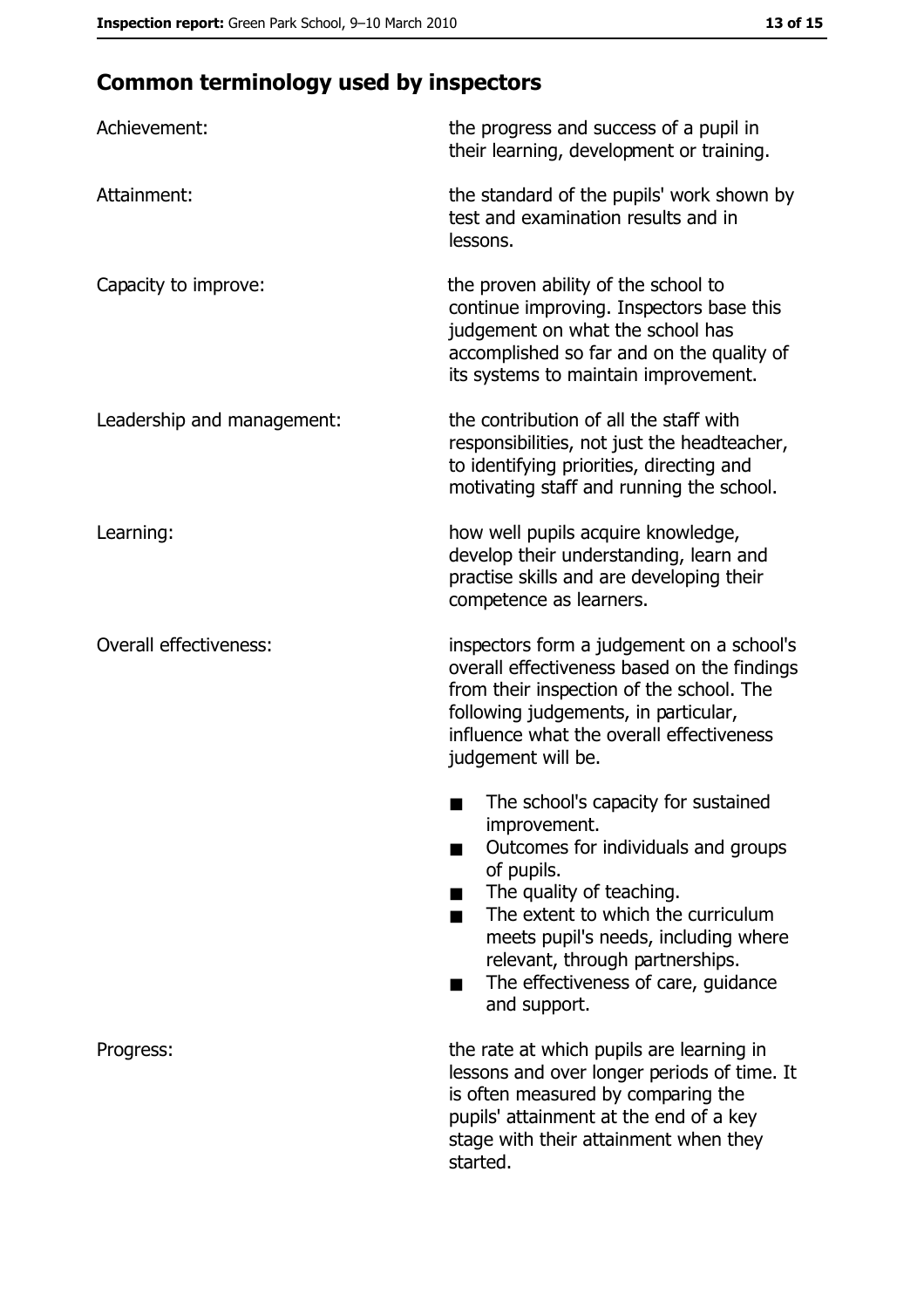This letter is provided for the school, parents and carers to share with their children. It describes Ofsted's main findings from the inspection of their school.



11 March 2010

**Dear Pupils** 

Inspection of Green Park School, Bilston, WV14 6EH

We really enjoyed our visit to your school. We think your school is good and cares for you exceptionally well. It helps you to be as independent as possible and equips you to cope with adult life.

Here are the positive things we found:

You have lots of interesting things to do, both in the classroom and the wider community which help you develop important life skills such as shopping, cooking and washing your clothes.

You love coming to school.

You are supported and encouraged to say what you want by yourselves using pictures, signs, communication aids and speech.

You are encouraged to take responsibility for your own safety and recognise the importance of keeping healthy.

The care you receive with your medical needs is fantastic.

Here are the things I have asked your teachers to do to make your school better:

To make sure that all of your teachers give you enough time to respond to questions.

To ensure that you are always challenged in lessons to do the very best you can.

To develop a better way of recording your progress and to ensure teachers use observations of what you can do in your activities to move you to the next step in learning.

Please help by always doing the very best you can at school. Thanks again for being so kind and nice to us when we visited your school.

Yours sincerely

Jeffery Plumb

Lead inspector